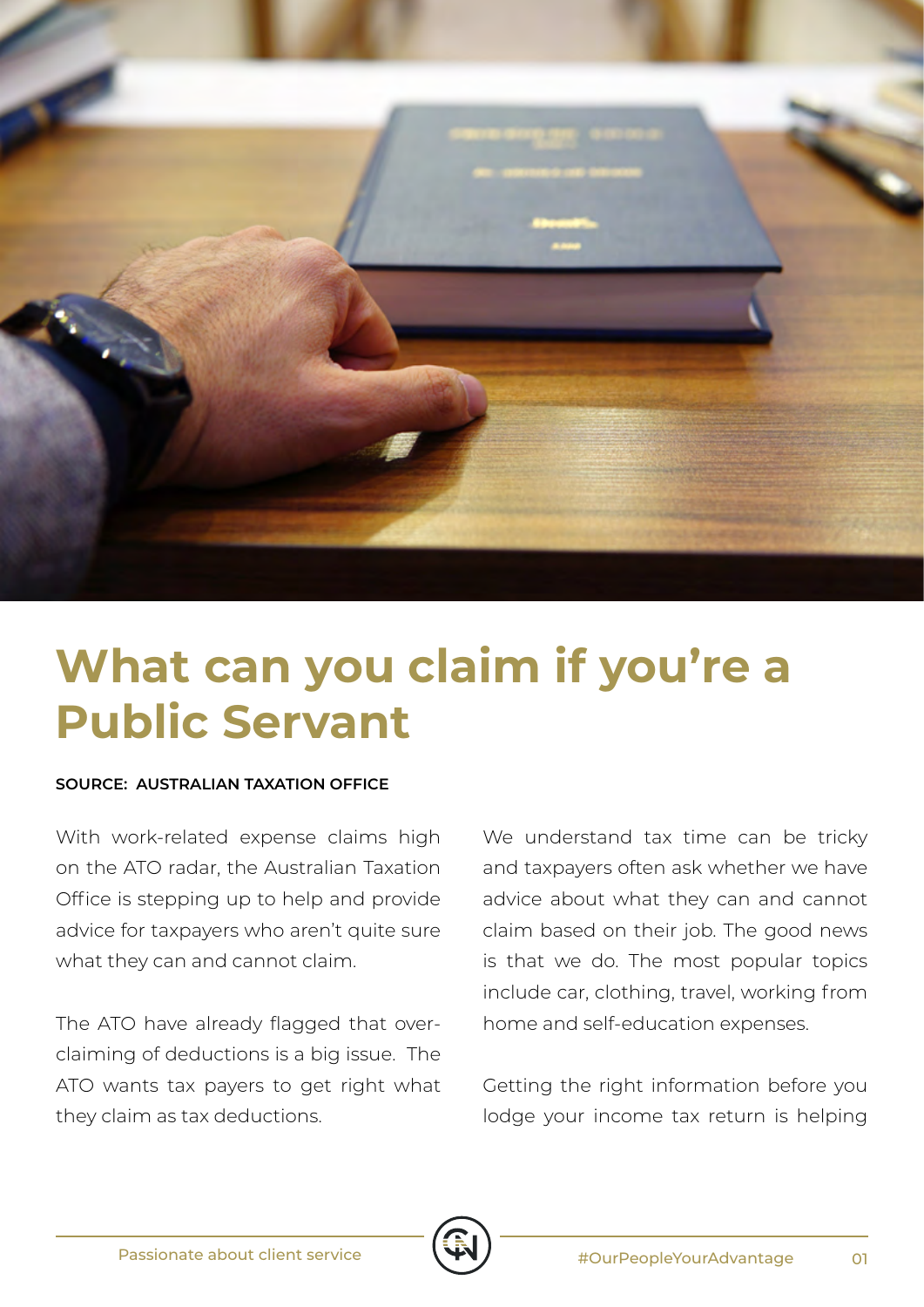our clients to get their claims right and avoid issues later on.

We want every person to have the information they need to know whether they can make a claim, to get it right, and know what records they need to keep. Understanding what you can and cannot claim will help ensure that your income tax return is processed quickly and any refund is paid as soon as possible. Most people want to lodge their income tax return with the right information and helping people to do that in the first p lace i s t he m ost efficient way to operate.

## **What you can and can't claim**

Each occupation has specific circumstances which affect what can and cannot be claimed. Here are some snippets from some ATO occupation guides. Remember, regardless of the occupation you are in, you can only claim the work-related part of expenses, and you must meet the three golden rules:

- You must have spent the money yourself and not been reimbursed;
- The claim must be directly related to earning your income; and
- You need a record to prove it.

## **Public Servant employees: workrelated expenses**

Common deductions include the following:

- You can claim a deduction when you:
	- drive between separate jobs on the same day – eg from your public service job to a second job as a musician,
	- drive to and from an alternate workplace for the same employer on the same day – eg travelling to a different office to attend a meeting for the same employer.

In limited circumstances you can claim the cost of trips between home and work, where you were required to carry bulky tools or equipment for work and all of the following conditions were met:

- The tools or equipment were essential for you to perform your employment duties and you didn't carry them merely as a matter of choice,
- The tools or equipment were bulky – meaning that because of their size and weight they were awkward to transport and could only be transported conveniently by the use of a motor vehicle,
- There was no secure storage for the items at the workplace.